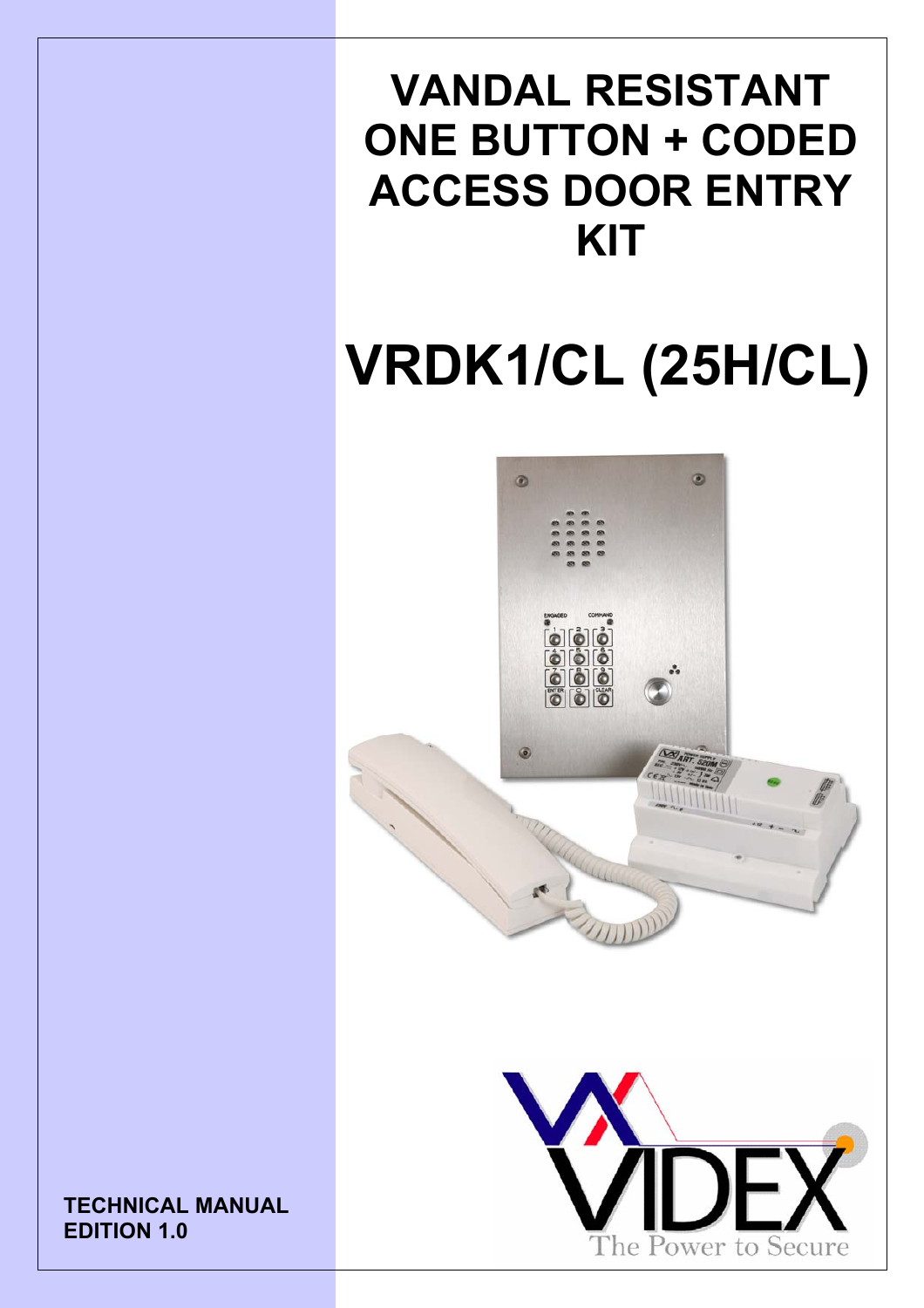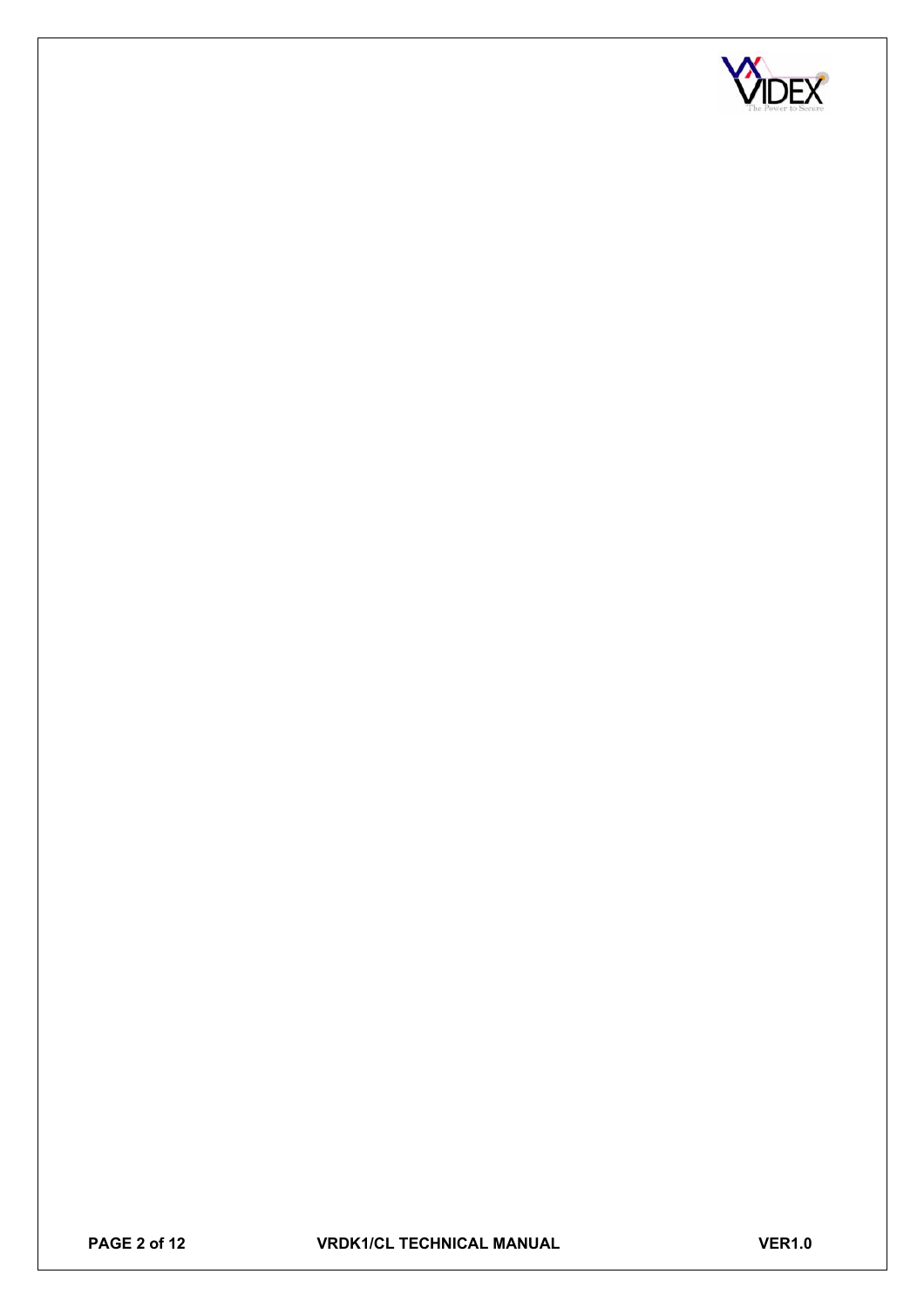

#### **MANUAL INTRODUCTION**

The information in this manual is intended as an installation and commissioning guide for the vandal resistant one button audio intercom kit. This manual should be read carefully before the installation commences. Any damage caused to the equipment due to faulty installations where the information in this manual has not been followed is not the responsibility of Videx Security Ltd.

VIDEX run free training courses for engineers who are not familiar with the Videx product range. Technical help is also available on 0191 224 3174 during office hours or via e-mail tech@videx-security.com.

#### **SYSTEM INTRODUCTION**

This kit will enable a caller at an entrance point to signal an occupant in the dwelling by pressing a call button which will buzz an audio telephone inside. A two way conversation can take place once the telephone is answered and then if required, the occupant can release an electric lock release by pressing a button on the telephone. Additionally users can gain access using an access code. The kit does not include the electric lock release. A 12V AC release should be used with this kit.

#### **SYSTEM COMPONENTS**

This kit comprises of a flush vandal resistant door panel with coded access, audio telephone and PSU. The door panel can be converted to surface by ordering the VR/S2 surface back box. Up to a maximum of three telephones can be used on the system to call in parallel.

#### **DOOR PANEL**

The vandal resistant door panel will consist of an amplifier module, codelock module, button, vandal resistant plate and back box.

| Amplifier module (Art.437 or Art.537)       |                                       |  |
|---------------------------------------------|---------------------------------------|--|
| <b>Connection</b>                           | <b>Function</b>                       |  |
|                                             | Receive speech from apartment         |  |
| 2                                           | Transmit speech to apartment          |  |
| 3                                           | +8Vdc to +12Vdc input                 |  |
| 4                                           | 0V (Ground)                           |  |
|                                             |                                       |  |
| <b>Codelock module connections (VX800N)</b> |                                       |  |
|                                             | 12V power input from PSU              |  |
| 2                                           | Ground 0V from PSU                    |  |
| 3                                           | Common connection on relay 1          |  |
| 4                                           | Normally open connection on relay 1   |  |
| 5                                           | Normally closed connection on relay 1 |  |
| 6                                           | Common connection on relay 2          |  |
| 7                                           | Normally open connection on relay 2   |  |
| 8                                           | Normally closed connection on relay 2 |  |
| 9                                           | Push to exit input triggering relay 2 |  |
| 10                                          | Push to exit input triggering relay 1 |  |

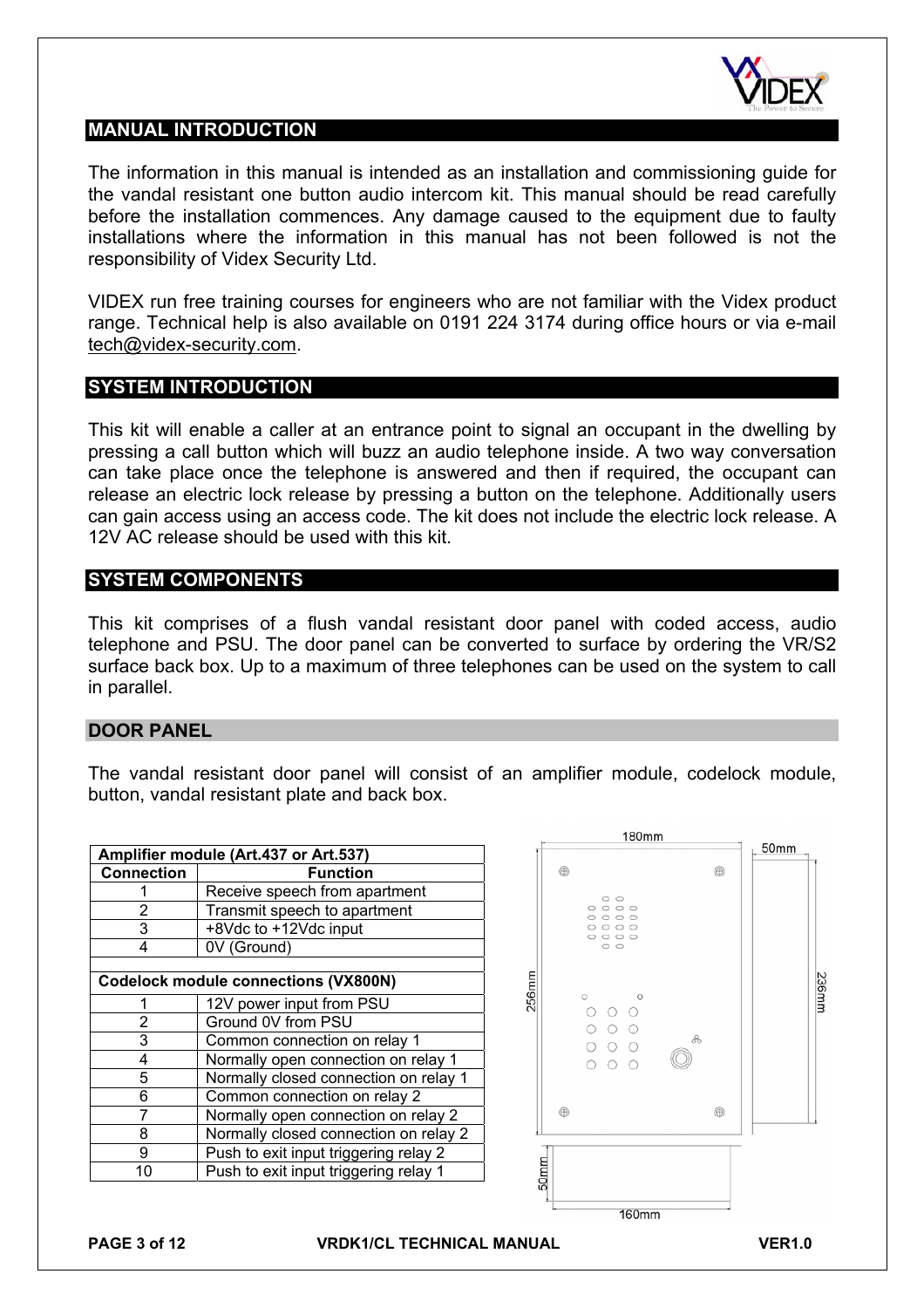

Speech volume adjustments are carried out at the door panel using a small trimmer driver.



Adjustment for speech volume level at the door station



Adjustment for speech volume at the apartment

#### **POWER SUPPLY**

#### **Art.520M**

The power supply is the Art.520M. Outputs of 12Vdc (200mA), 8Vdc (300mA) and 13Vac (1A) are available. The dc outputs are designed to power the amplifier modules only and can not be used to power other devices such as lock releases etc. These items must be connected to the AC output of this power supply.

#### **CONNECTIONS**

| <b>Terminal</b> | <b>Function</b>               |
|-----------------|-------------------------------|
| $+12$           | 12Vdc output (200mA Max.)     |
| +8              | 8Vdc output (300mA Max.)      |
|                 | 0V (Ground)                   |
|                 | 13Vac (1A Max.)               |
|                 |                               |
| 230             | Mains in (Live connection)    |
|                 | Mains in (Neutral connection) |



#### **TELEPHONE**

#### **Art.3021**

The Smart line Art.3021 is a wall mountable AC buzzer phone and includes a lock release push button.

#### **CONNECTIONS:-**

| <b>Function</b>                           |
|-------------------------------------------|
| Transmit speech to the door panel         |
| Receive speech from the door panel        |
| ΩV                                        |
| Not used (Electronic call tone input)     |
| Lock trigger (Switched 0V)                |
| Call line (13Vac input to trigger buzzer) |



#### **BLOCK DIAGRAM**

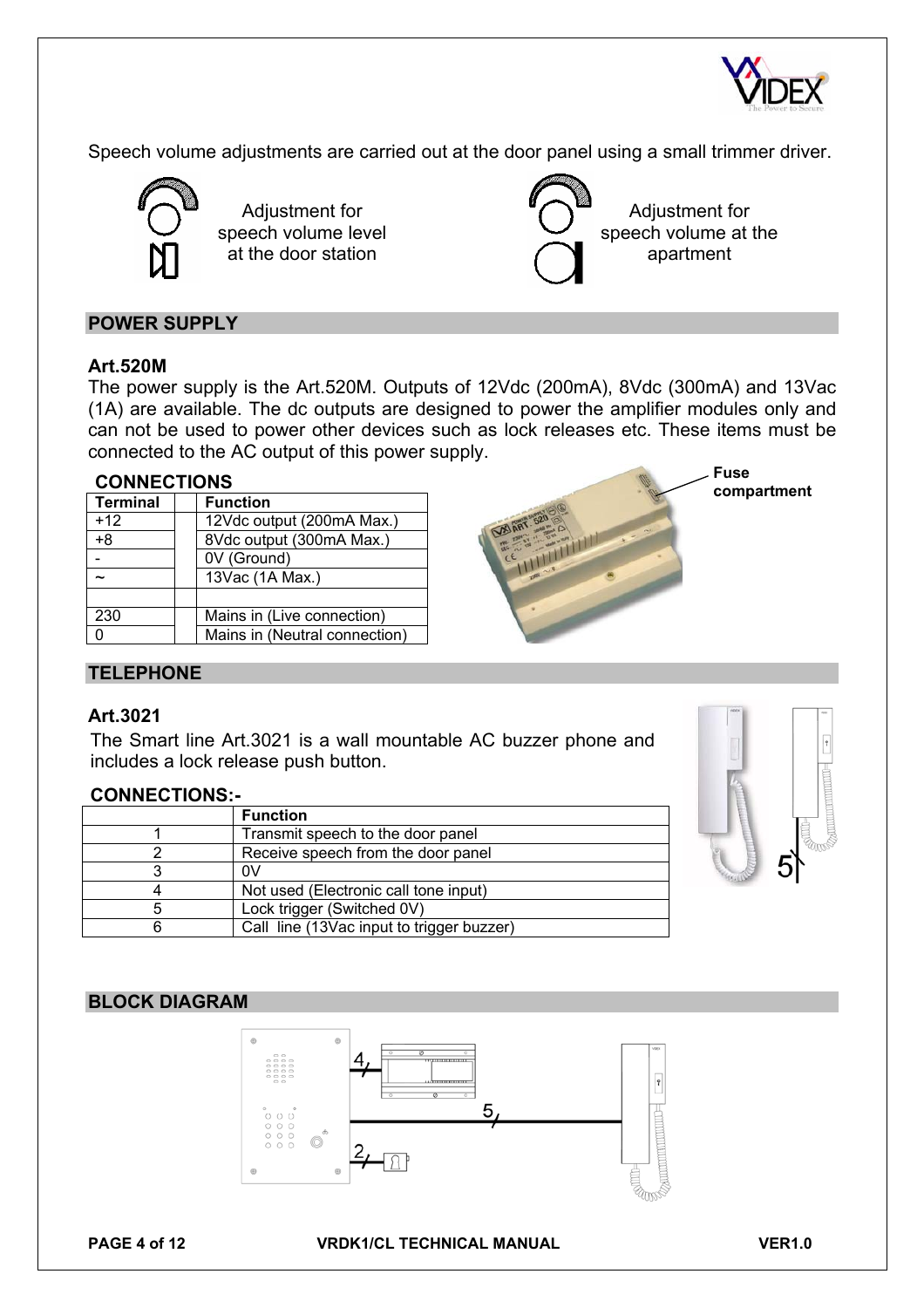

#### **INSTALLATION**

The wiring diagram towards the back of this manual should be followed carefully. Heavy duty conductors on wiring diagrams are shown heavily outlined, These wires should be doubled up.

- Check that all components are free from damage before installing (Do not proceed with installation in the event of damage).
- Keep all packaging away from children.
- Do not obstruct the ventilation openings or slots on any of the devices.
- All connections to mains voltages must be made to the current national standards (IEE Wiring regulations)
- Install an appropriate fused spur or isolation switch to isolate the mains.
- Isolate the mains before carrying out any maintenance work on the system.
- All intercom and access control cables must be routed separately from the mains.

*Lock release and AC buzzer back EMF protection : A capacitor must be fitted across* the terminals on an AC lock release and the AC buzzer inside the telephone. When using a DC lock release with a separate DC PSU a diode must be fitted across the terminals of the lock release as shown in the diagrams below to suppress back EMF voltages.



**Safety Note :** An earth connection should also be fitted to the door panel stainless steel facia using one of the studs provided.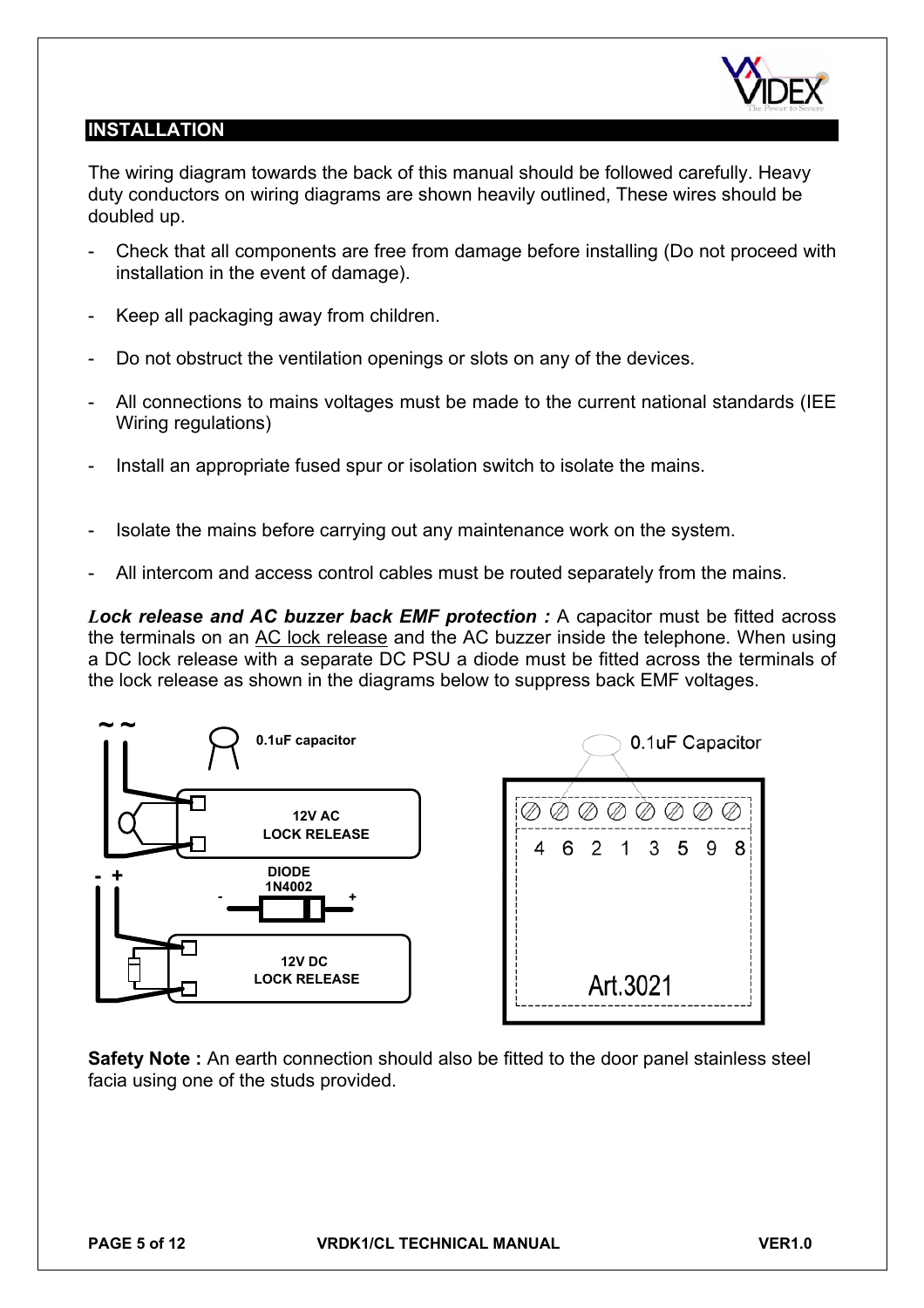

#### **CABLE SIZE GUIDE**

#### **AUDIO SYSTEM**

| Connections from door panel to telephone. |  |
|-------------------------------------------|--|
|-------------------------------------------|--|

| <b>Connections</b> | 50 <sub>m</sub>        | 100m                   | 200m                  | 300m                   | 400m                  |
|--------------------|------------------------|------------------------|-----------------------|------------------------|-----------------------|
|                    | $0.25$ mm <sup>2</sup> | $0.35$ mm <sup>2</sup> | $0.5$ mm <sup>2</sup> | $0.75$ mm <sup>2</sup> | $1.0$ mm <sup>2</sup> |
| 2                  | $0.25$ mm <sup>2</sup> | $0.35$ mm <sup>2</sup> | $0.5$ mm <sup>2</sup> | $0.75$ mm <sup>2</sup> | $1.0$ mm <sup>2</sup> |
| 3                  | $0.25$ mm <sup>2</sup> | $0.35$ mm <sup>2</sup> | $0.5$ mm <sup>2</sup> | $0.75$ mm <sup>2</sup> | $1.0$ mm <sup>2</sup> |
| 5                  | $0.25$ mm <sup>2</sup> | $0.35$ mm <sup>2</sup> | $0.5$ mm <sup>2</sup> | $0.75$ mm <sup>2</sup> | $1.0$ mm <sup>2</sup> |
| 6                  | $0.25$ mm <sup>2</sup> | $0.35$ mm <sup>2</sup> | $0.5$ mm <sup>2</sup> | $0.75$ mm <sup>2</sup> | $1.0$ mm <sup>2</sup> |

When ever possible connection 1(Tx) should be twisted with connection 3(Gnd) and connection 2(Rx) should be twisted with connection 3(Gnd) as pairs.

Maximum acceptable resistance for terminals =  $10\Omega$ 

Connections for power supply output to door panel and lock release connections. These connections are shown heavily outlined on the wiring diagram.

|                                                         | 50m                   | 100m                   |  |
|---------------------------------------------------------|-----------------------|------------------------|--|
| <b>Connections</b>                                      | $0.5$ mm <sup>2</sup> | $0.75$ mm <sup>2</sup> |  |
| The nouse quantu abouted be legated as along to the dee |                       |                        |  |

The power supply should be located as close to the door panel as possible for best performance. Maximum acceptable resistance for above cables =  $3\Omega$ 

#### **TESTING THE INSTALLATION**

- Check all the connections have been made correctly and then power up the system.
- Call the apartment. Check for call to the apartment, speech in both directions and lock release.
- If the volume of speech needs to be adjusted, this can be done by adjusting the presets on the rear of the amplifier at the door panel.

#### **PANEL CARE**

The door panels are manufactured from either 12 Gauge 304 grade stainless steel or mirror finished brass. It is important that the facia is cleaned on regular occasions to prevent dirt build up and tarnishing of the metal. A general household metal polish can be used but care should be taken to follow the grain of the metal when polishing and also avoid any polish build up around the call button which may prevent the button from operating correctly.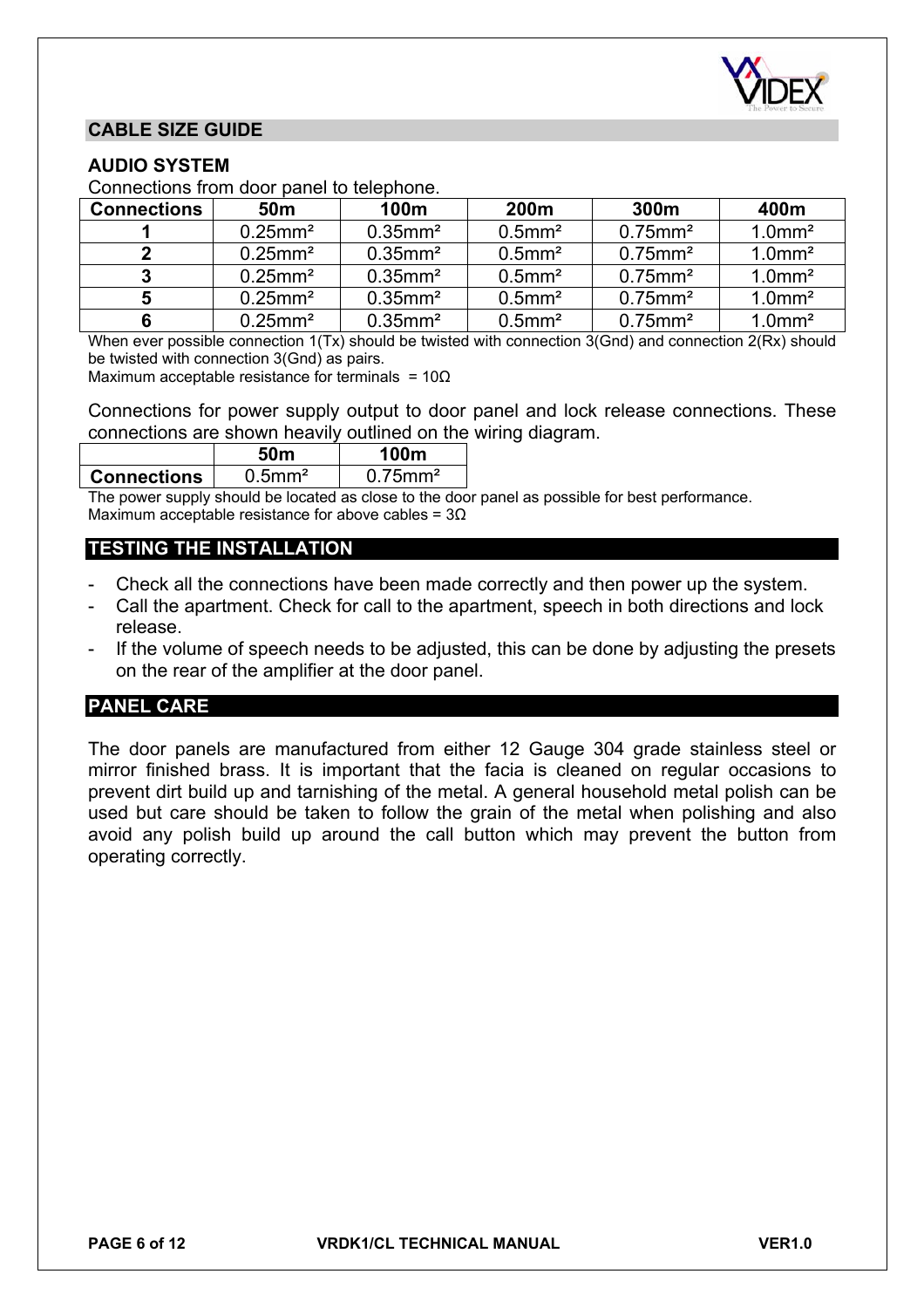

#### **ACCESSORIES CONNECTION GUIDE**

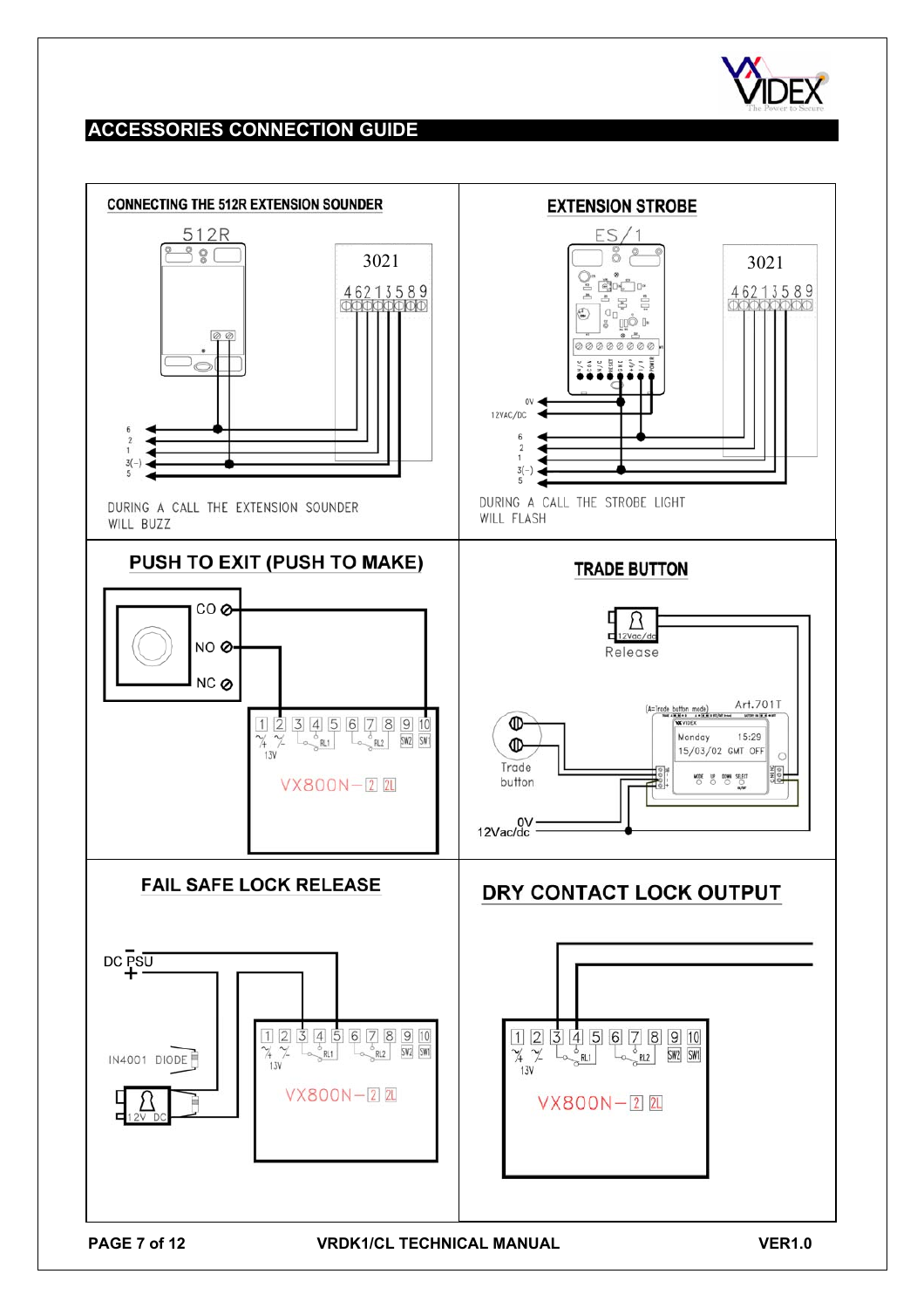

#### **WIRING DIAGRAM**

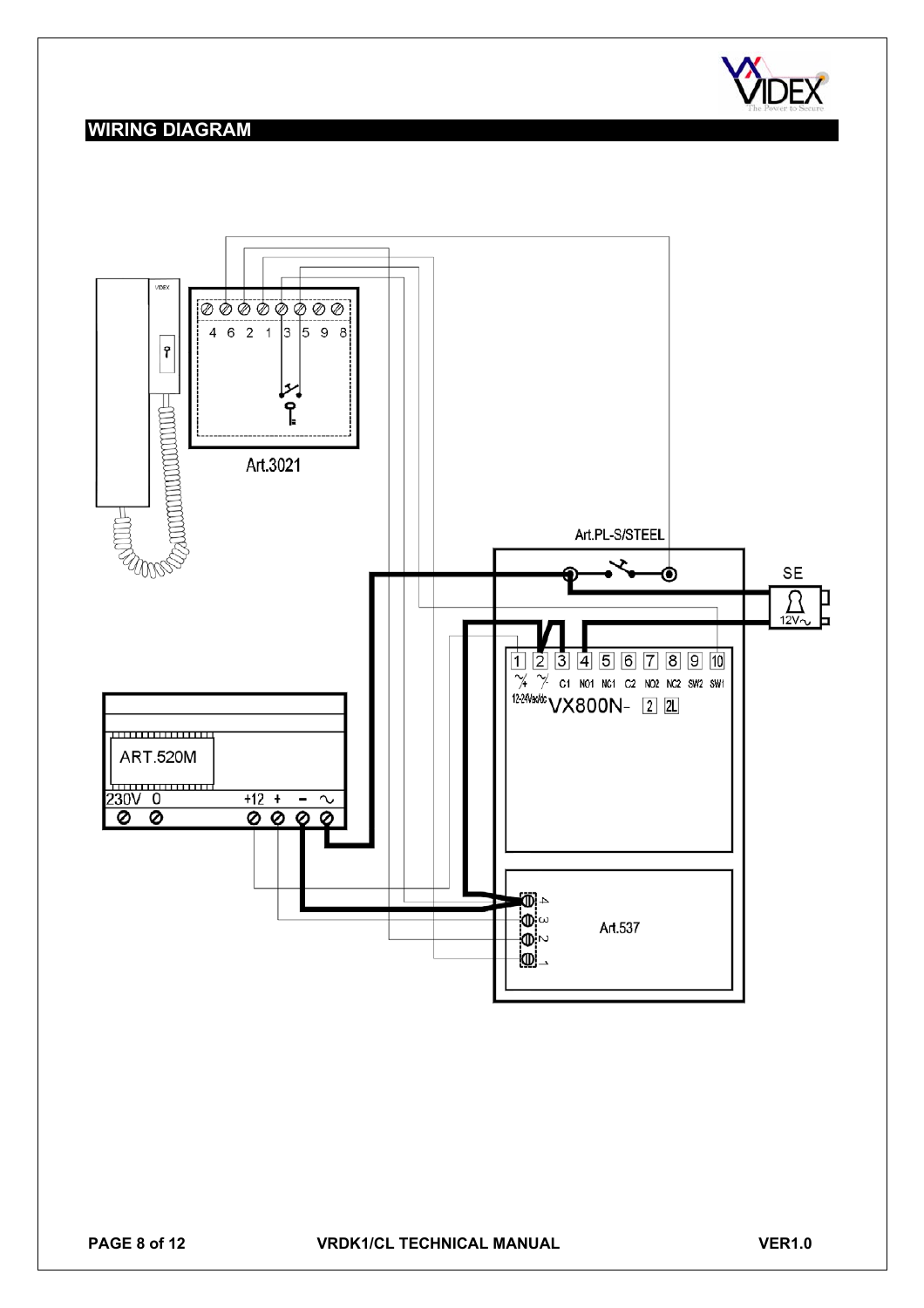

#### **VX800N CODELOCK**

The VX800N includes two relays (5A contacts), two push to exit inputs (Switched negative) and can have up to two 4 to 8 digit access codes programmed (One per relay). The relay times can be programmed from 01 second up to 99 seconds or by setting the relay time to 00, latch the relay(To latch, enter the code followed by enter and to unlatch enter the code followed by clear).

#### **INITIAL PROGRAMMING**

All programming is carried out using the codelock keypad. The programming menu is protected by an engineer's code. The factory default engineers code is 111111 (6x1). This code can be changed to any four to six digit code during the program but must be different to the codes used to gain entry. Follow the flow chart to setup the system:-

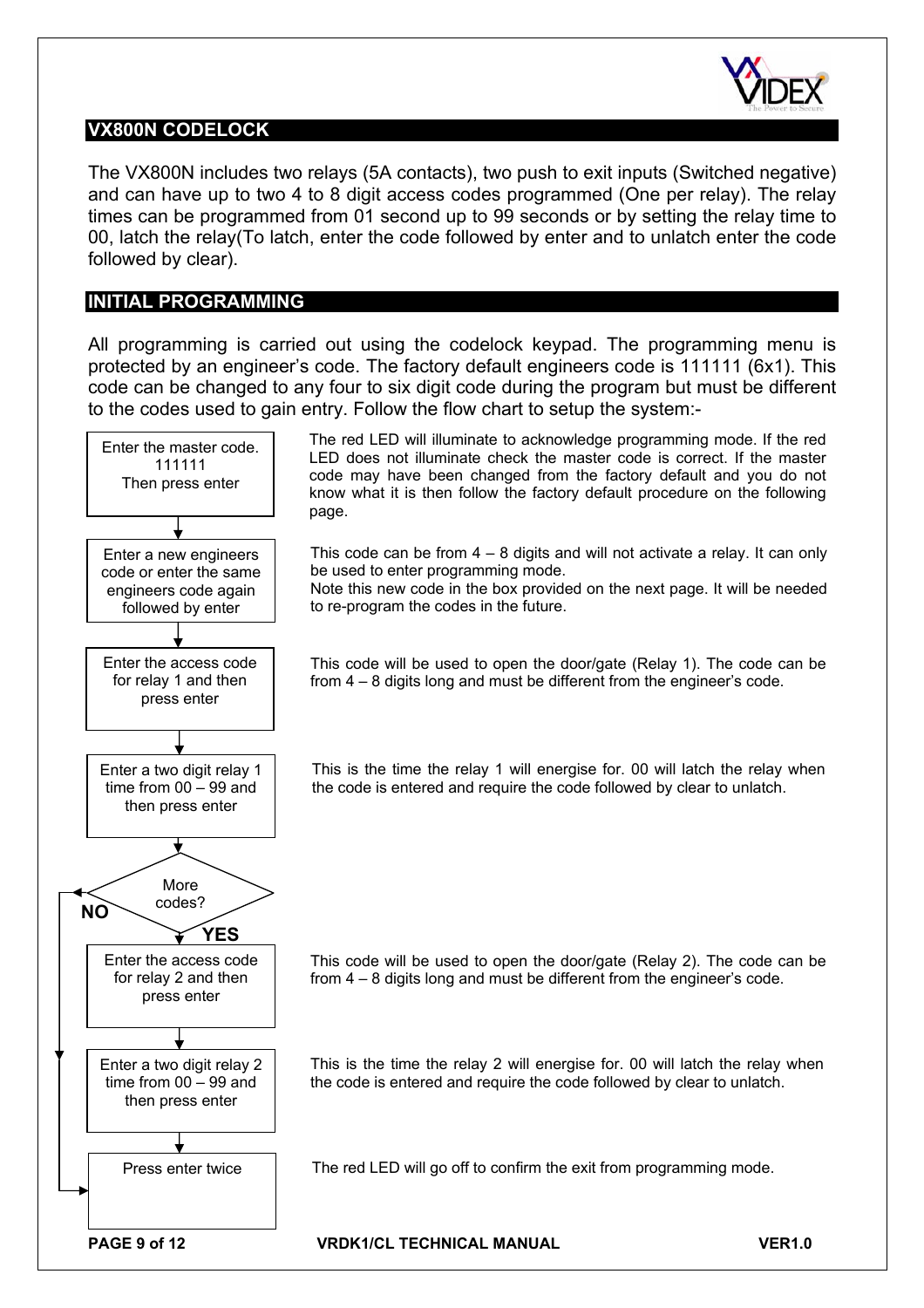

#### **VX800N CODELOCK REPROGRAMMING GUIDE**



Notes:

If the red light does not illuminate, the engineers code is incorrect. Follow the factory default procedure below. \*\* On the first loop of the flow chart its relay 1, second loop is relay 2.

#### **FACTORY DEFAULT PROCEDURE**

Step 1 Remove the power from the keypad Step 2 Press and hold the enter button while re-powering the keypad Step 3 Release the enter button. The factory engineer's code is restored to 111111 (6 x 1)

#### **PAGE 10 of 12 VRDK1/CL TECHNICAL MANUAL VER1.0**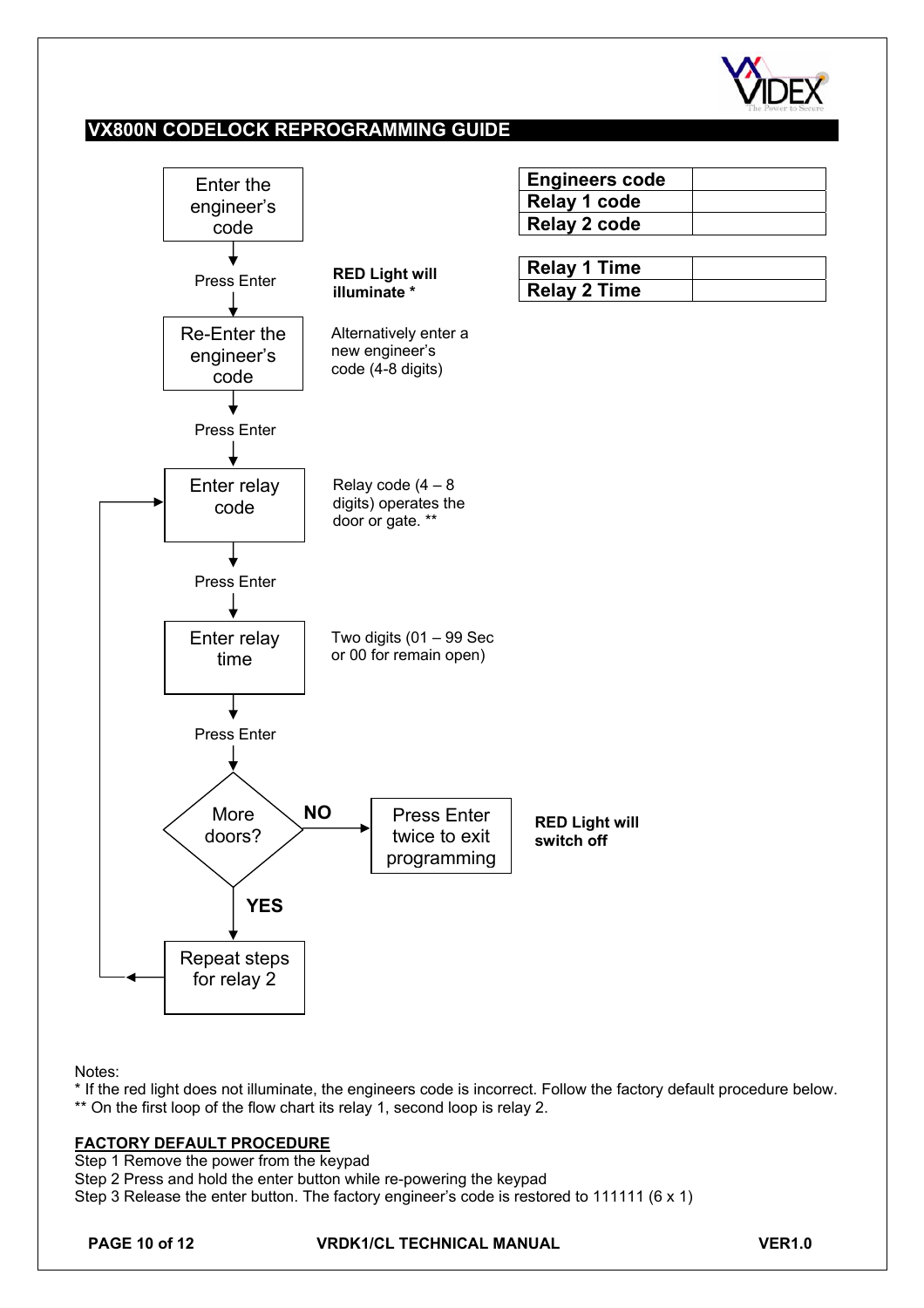

### **TROUBLE SHOOTING**

| <b>SYMPTOM</b>                                     | <b>TEST</b>                                                                                                                                                                                                                                                                                                                         |  |
|----------------------------------------------------|-------------------------------------------------------------------------------------------------------------------------------------------------------------------------------------------------------------------------------------------------------------------------------------------------------------------------------------|--|
| No speech from the door panel to the<br>telephone. | Check terminal 2 on the amplifier for continuity to<br>terminal 2 on the telephone.                                                                                                                                                                                                                                                 |  |
|                                                    | Before lifting the handset, check the voltage to<br>terminal 2 of the amplifier is 8-12Vdc. Trace this<br>voltage to terminal 2 to the telephone.<br>Check the voltage drops to approx. 1Vdc after the                                                                                                                              |  |
|                                                    | handset is lifted. (If not try another telephone)<br>If all else fails try another amplifier at the door station                                                                                                                                                                                                                    |  |
| No speech from the telephone to the door<br>panel. | Check terminal 1 on the door panel amplifier for<br>continuity back to terminal 1 on the telephone.                                                                                                                                                                                                                                 |  |
|                                                    | Before lifting the handset, check the voltage to on<br>terminal 1 of the amplifier is 8-12Vdc. Trace this<br>voltage to terminal 1 to the telephone.<br>Check the voltage drops to approx. 4Vdc after the<br>handset is lifted. (If not try another telephone)                                                                      |  |
|                                                    | If all else fails try another amplifier at the door station                                                                                                                                                                                                                                                                         |  |
|                                                    |                                                                                                                                                                                                                                                                                                                                     |  |
| No speech in either direction                      | Check the 315mA fuse in the power supply<br>Check for 8-12Vdc across terminals 3 & 4 on the                                                                                                                                                                                                                                         |  |
|                                                    | door panel amplifier. This should be there all the time<br>and comes directly from the PSU.                                                                                                                                                                                                                                         |  |
| Lock will not operate from telephone               | Check terminal 5 on the telephone. This terminal<br>shorts to terminal 3 of the telephone when pressed<br>(Becomes 0V).                                                                                                                                                                                                             |  |
|                                                    | Check terminal 5 of the telephone is connected<br>correctly to terminal 10 of the keypad. Try touching a<br>wire across terminal 10 & terminal 2 on the keypad<br>to ensure the codelock is operating the relay.<br>If a push to exit is also connected to terminal 10 of<br>the codelock ensure it is not a normally closed switch |  |
|                                                    | or in short.                                                                                                                                                                                                                                                                                                                        |  |
| Nothing happens when any call button is<br>pressed | Check the common of the buttons has 13Vac<br>present at all times.                                                                                                                                                                                                                                                                  |  |
|                                                    | When a call button is pressed you should be able to<br>read 13Vac on terminals 3 & 6 of the telephone (6 of<br>the telephone comes direct from the call button). If<br>voltage is there then check/change the buzzer.                                                                                                               |  |
|                                                    | Ensure all intercom cables do not run close to higher                                                                                                                                                                                                                                                                               |  |
| Hum on the speech lines                            | voltage cables                                                                                                                                                                                                                                                                                                                      |  |
|                                                    | Try another amplifier at the door panel.                                                                                                                                                                                                                                                                                            |  |
| Codelock not operating                             | Check power on terminals 1 & 2 on the codelock is<br>12V. If this voltage is lower it may not operate the<br>relays correctly.                                                                                                                                                                                                      |  |
|                                                    | Check the keys beep when pressed. This will not<br>happen if the codelock is faulty or has the incorrect<br>power connected to terminals 1 & 2                                                                                                                                                                                      |  |
|                                                    | Try re-programming the codelock                                                                                                                                                                                                                                                                                                     |  |